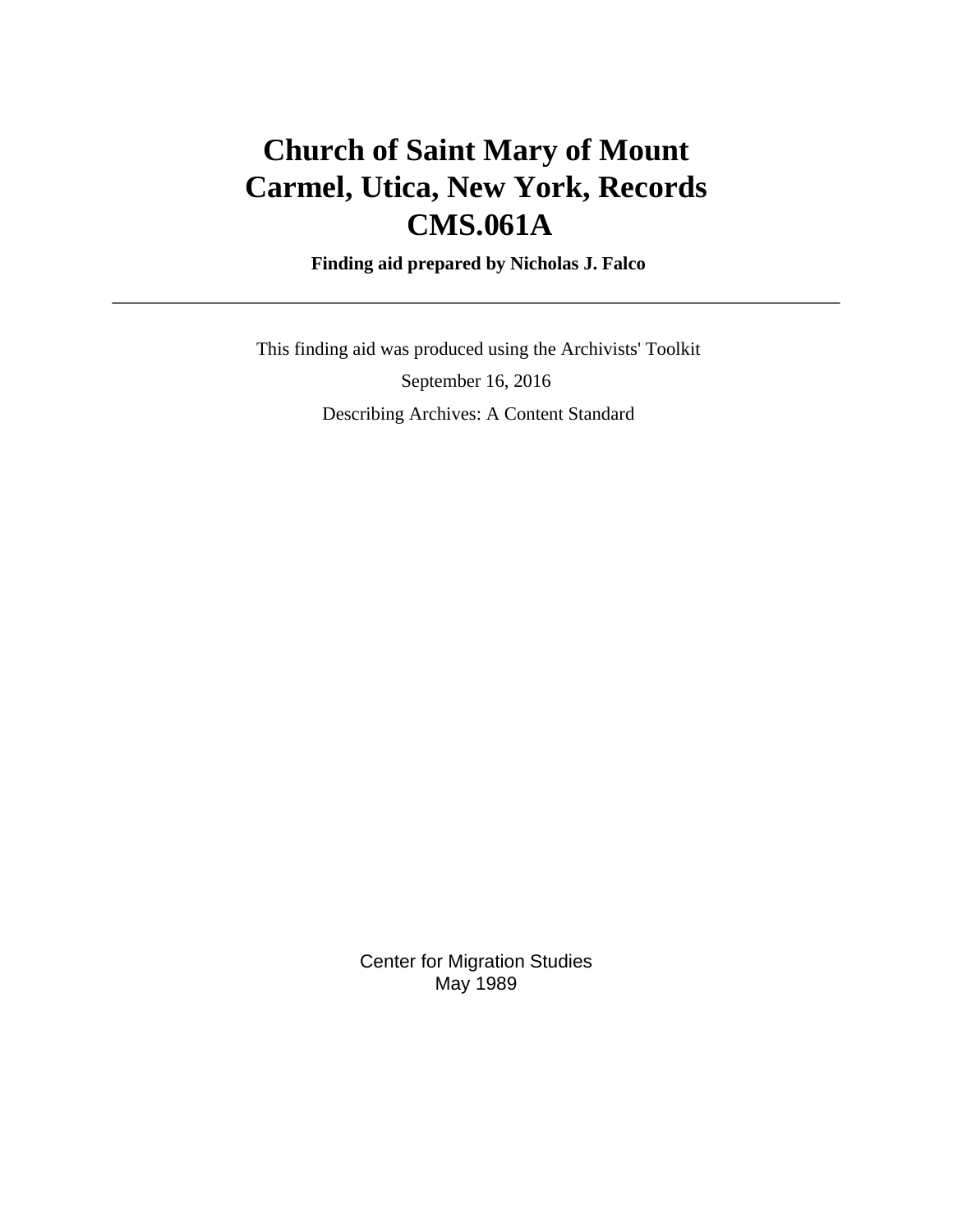# **Table of Contents**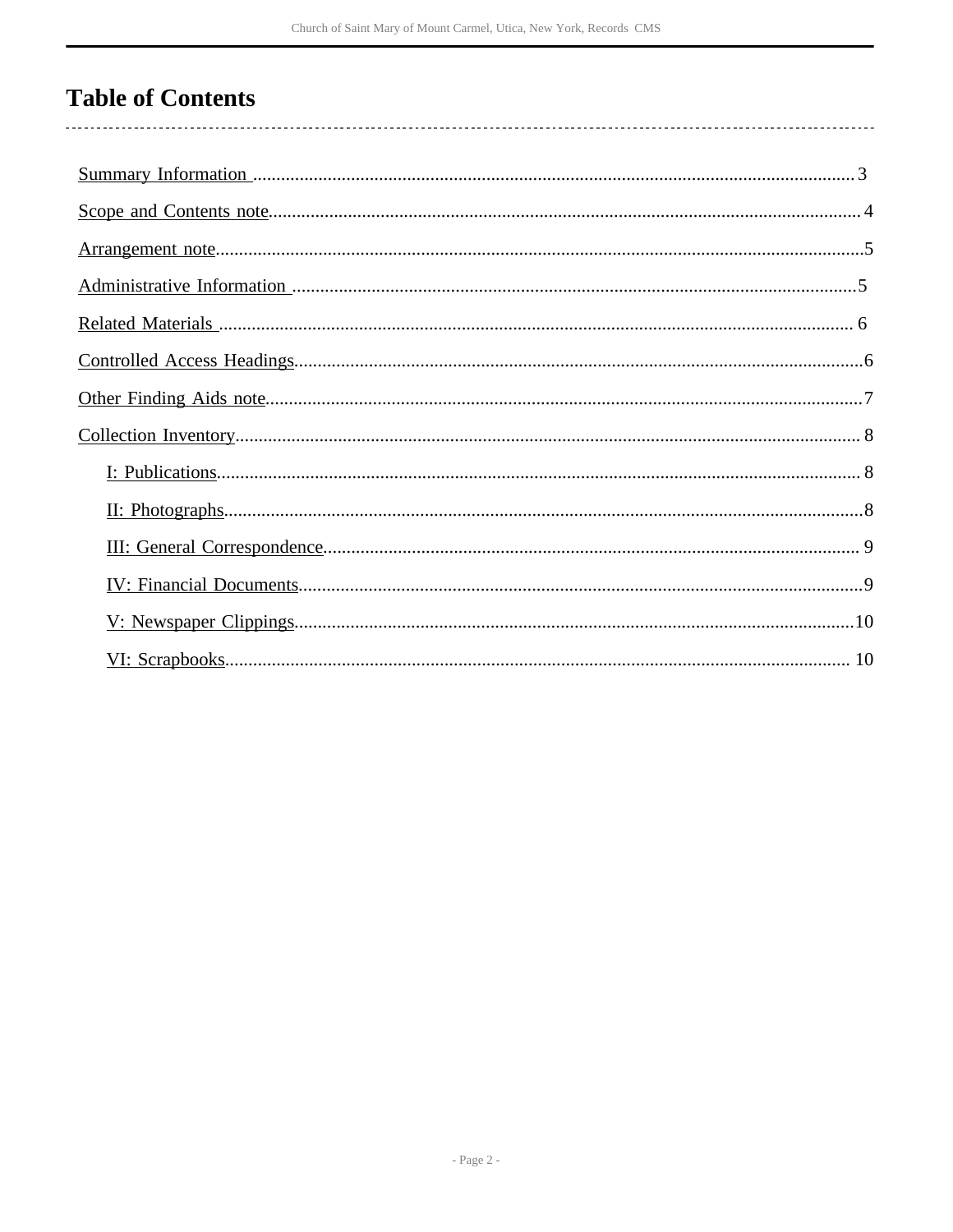## <span id="page-2-0"></span>**Summary Information**

 $\overline{a}$ 

| <b>Repository</b>                                                                 | <b>Center for Migration Studies</b>                                                                                                                                                                                                                                                                                                                                                                                                                |  |  |  |
|-----------------------------------------------------------------------------------|----------------------------------------------------------------------------------------------------------------------------------------------------------------------------------------------------------------------------------------------------------------------------------------------------------------------------------------------------------------------------------------------------------------------------------------------------|--|--|--|
| <b>Title</b>                                                                      | Church of Saint Mary of Mount Carmel, Utica, New York, Records                                                                                                                                                                                                                                                                                                                                                                                     |  |  |  |
| Date [inclusive]                                                                  | 1877-1983                                                                                                                                                                                                                                                                                                                                                                                                                                          |  |  |  |
| <b>Extent</b>                                                                     | 7.0 Linear feet 14 document boxes                                                                                                                                                                                                                                                                                                                                                                                                                  |  |  |  |
| <b>Location note</b>                                                              | CMS.061A is housed at the Provincial House of the Province of Saint<br>Charles of the Society of Saint Charles-Scalabrinians, 27 Carmine Street,<br>New York, New York 10014.                                                                                                                                                                                                                                                                      |  |  |  |
| Language                                                                          | English                                                                                                                                                                                                                                                                                                                                                                                                                                            |  |  |  |
| Language of Materials note CMS.061A contains documents in English and in Italian. |                                                                                                                                                                                                                                                                                                                                                                                                                                                    |  |  |  |
| <b>Abstract</b>                                                                   | CMS.061A documents, via a run of church bulletins, correspondence,<br>financial documents, newspaper clippings and photographs, both<br>individual items and scrapbooks, and ephemeral publications, activities<br>at the Italian-American Roman Catholic parish of Saint Mary of<br>Mount Carmel of Utica New York, with an emphasis on parish history<br>under pastors Peter Bortolazzo, c.s. (1964-1973) and John Corrao, c.s.<br>$(1973-1979.$ |  |  |  |

#### **Preferred Citation note**

Center for Migration Studies of New York; Church of Saint Mary of Mount Carmel, Utica, New York (CMS.061A); Box; Folder.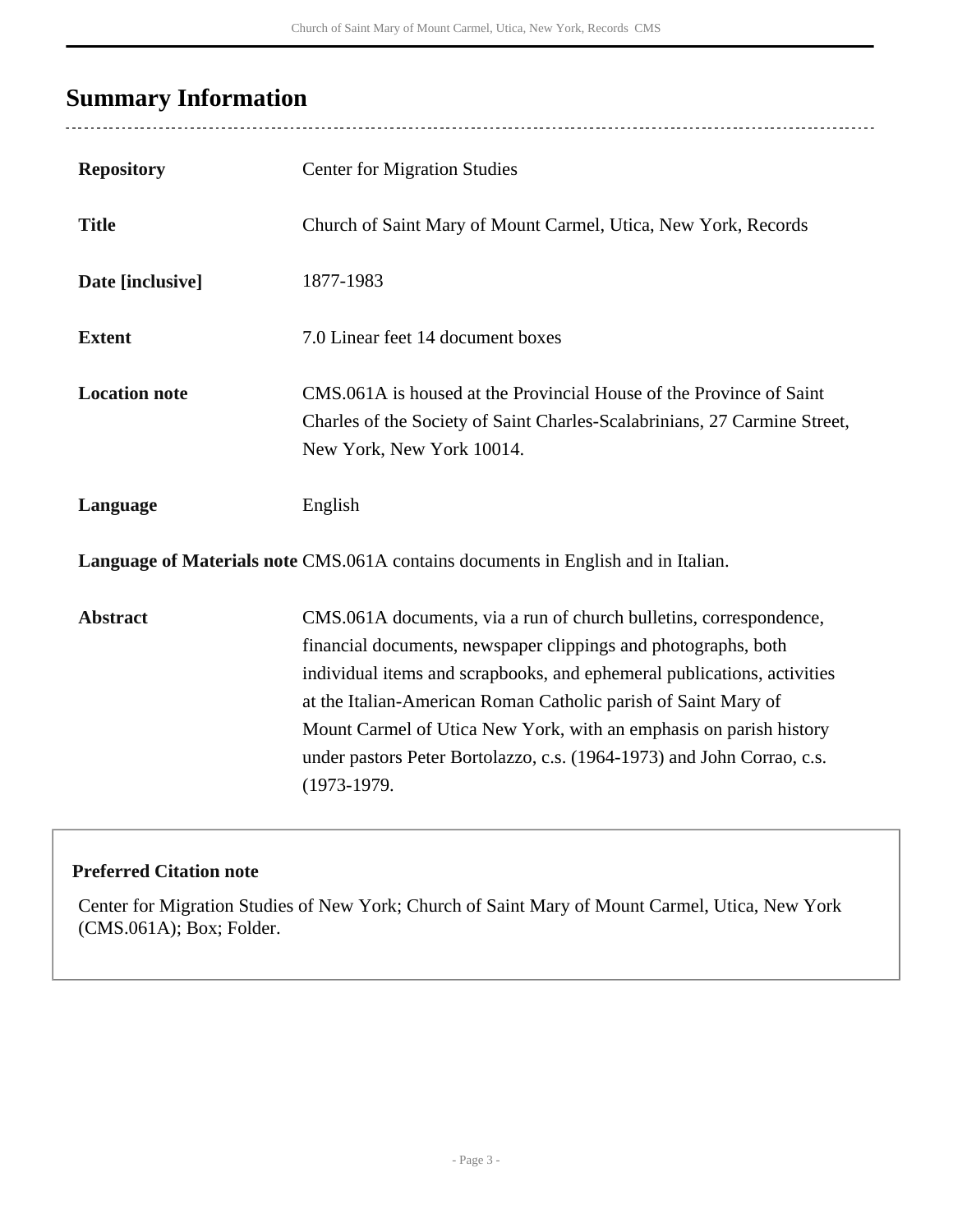## <span id="page-3-0"></span>**Scope and Contents note**

CMS.061A documents life at the Church of Saint Mary of Mount Carmel, another way of translating the title of Our Lady of Mount Carmel, in Utica, New York. The collection provides a window into an important variation of the Italian-American experience: what happened when nineteenth- and early twentieth-century Italian immigrants settled in small towns. Common sense suggests such towns limited opportunity; after all, many young Americans were moving from these small towns to larger cities at the same time the Italians were coming in. Actually, the smaller-scale economy offered Italians opportunities for upward mobility in the form of land- and home-ownership and entry into the fields of agriculture and entrepreneurship. Common sense also suggests that a smaller Italian population might assimilate into a larger, American-born one. Again, what happened was Italian Americans formed their own institutions, such as Saint Mary of Mount Carmel, and contributed to the transformation of small towns into multiethnic communities.

The most systematic account of the history of Saint Mary of Mount Carmel can be found in the weekly communications from the clergy to the laity. During the 1940s such communication took the form of announcements read from the pulpit; a collection of such announcements for th eyears 1940-1947 may be found in Box 14. By 1951 Saint Mary of Mount Carmel had switched to publishing weekly bulletins. Series I contains nearly a generation's worth of these bulletins, from 1951 to 1983, with fragmentary coverage for the years 1977-1978 an 1982-1983.

The second-most systematic account of the history of Saint Mary of Mount Carmel is probably the correspondence in Series III, Boxes 9 and 10. There are two folders of letters received and sent in 1932 and from 1934 to 1963. The letters touch on canonical issues in parish marriages, church decoration, and the acquisition of property during the 1950s.

A third systematic view can be had in Series VI, Boxes 13-14, where there can be found scrapbooks covering activities at the church and school from the early 1950s to 1974.

A final systematic view of Saint Mary of Mount Carmel's history can be had through the photographs in Series II, which includes images from the 1940s to the 1980s. The photographs also allow researchers to focus on particular events or topics within Saint Mary of Mount Carmel's history, as it contains a run of school portraits from 1980 to 1986 and a folder of color prints of the parish's 1982 75th anniversary, which included an outdoor festival.

Other folders in the collection also highlight particular events in parish life. The correspondence in Series III covers the 1971 renovatoin of the church bulding and the 1975 creation of a city Senior Citizens Center, to which the parish contributed property. The period between 1969 and the early 1970s are highlighted in a folder of annual reports in Series IV and anothr folder of news clippings in Series V, both in Box 13.

Some folders contain only fragments. The Miscellaneous folder in Series VII, Miscellaneous Documents, has fifteen items: a 1922 marriage certificate, a 1922 document emanating from Rome, a 1961 church bulletin documenting the groundbreaking for the new record, a 1976 letter about the pastor's involvment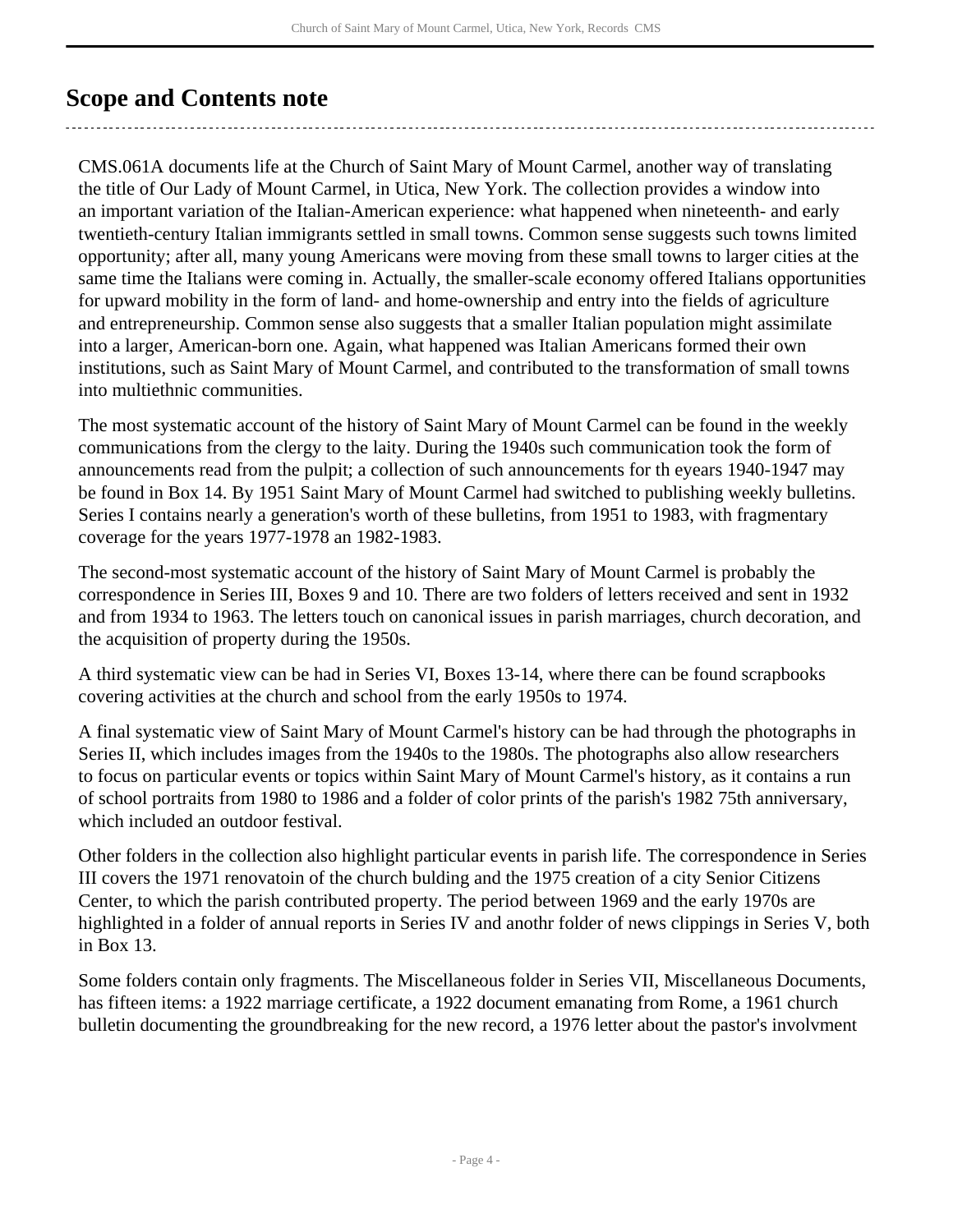in an ad hoc city commission on senior citizens and a 1983 program for the "Parish Reunion" dinnerdance. A folder of miscellaneous publications in Series i includes the following biblioigraphy:

L'Emigrato Italiano in America (1920-1924) Le Glorie Del Papa Nel Concilio Vaticano (1877) Mount Carmel School Guild, Italian-American Cookbook (circa 1950-1960, the only English-language item) La Questione Meridionale (1900) Pious Society of Saint Charles, 1925 Annual Report (1926) Venticinquesimo Anniversario Di Missionari Di Mons. Scalabrini (1912)

The combination of systematic coverage and fragmentary coverage of specific topics suggests Saint Mary of Mount Carmel's records may prove useful to historians of Utica and of New York State, Italian-American life, and especially the care of the American-born and -raised generations.

### <span id="page-4-0"></span>**Arrangement note**

This collection is arranged into seven series:

Series I: Publications Series II: Photographs Series III: General Correspondence and Miscellaneous Documents Series IV: Financial Documents Series V: Newspaper Clippings Series VI: Scrapbooks Series VII: Miscellaneous Documents

## <span id="page-4-1"></span>**Administrative Information**

#### **Publication Information**

Center for Migration Studies May 1989

#### **Revision Description**

Mary Brown entered the finding aid for CMS.061A into Archivists' Toolkit. September 16, 2016

#### **Conditions Governing Access note**

Open to researchers by appointment.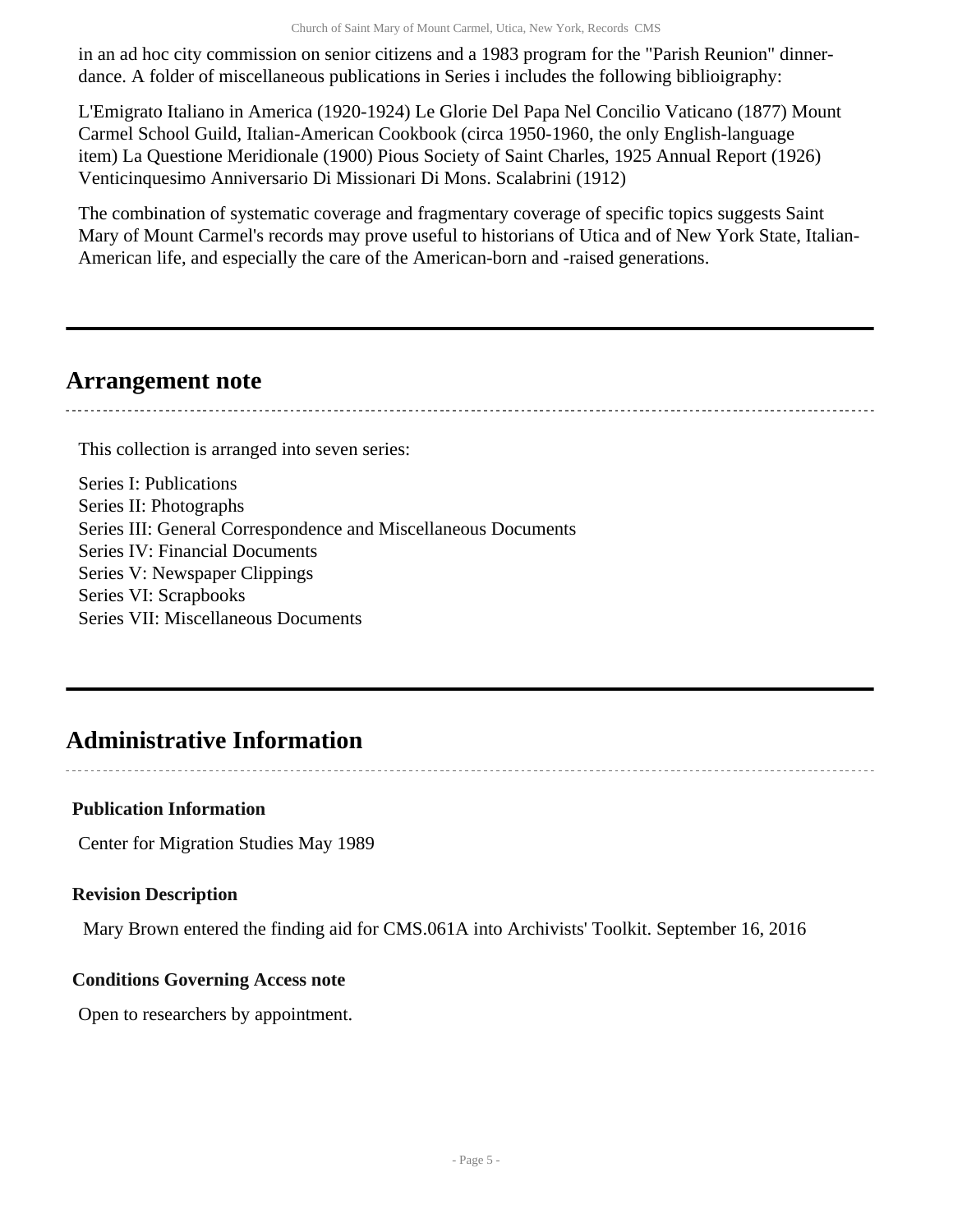#### **Conditions Governing Use note**

Copyright is owned by the Center for Migration Studies. Permission to publish materials must be requested before use.

#### **Immediate Source of Acquisition note**

CMS.061A was deposited by Saint Mary of Mount Carmel, Utica, New York, between 1987 and 1989.

#### **Processing Information note**

In 2013, this collection was entered into the Archivists' Toolkit in compliance with DACS and folder descriptions were simplified from the original print finding aid. (The original finding aid is available in print upon request). Folder titles in the container list online may vary from the the physical folder titles.

## <span id="page-5-0"></span>**Related Materials**

#### **Related Archival Materials note**

CMS.061, Church of Saint Mary of Mount Carmel, Utica, New York, Records CMS.061B, Church of Saint Mary of Mount Carmel, Utica, New York, Records, unprocessed CMS.071, William Pizzoglio, c.s., Papers CMS.078, 078A, 078B and 078C, Province of Saint Charles, Society of Saint Charles-Scalabrinians, Records

### <span id="page-5-1"></span>**Controlled Access Headings**

**Genre(s)**

• Photographs

#### **Geographic Name(s)**

• Utica (N.Y.)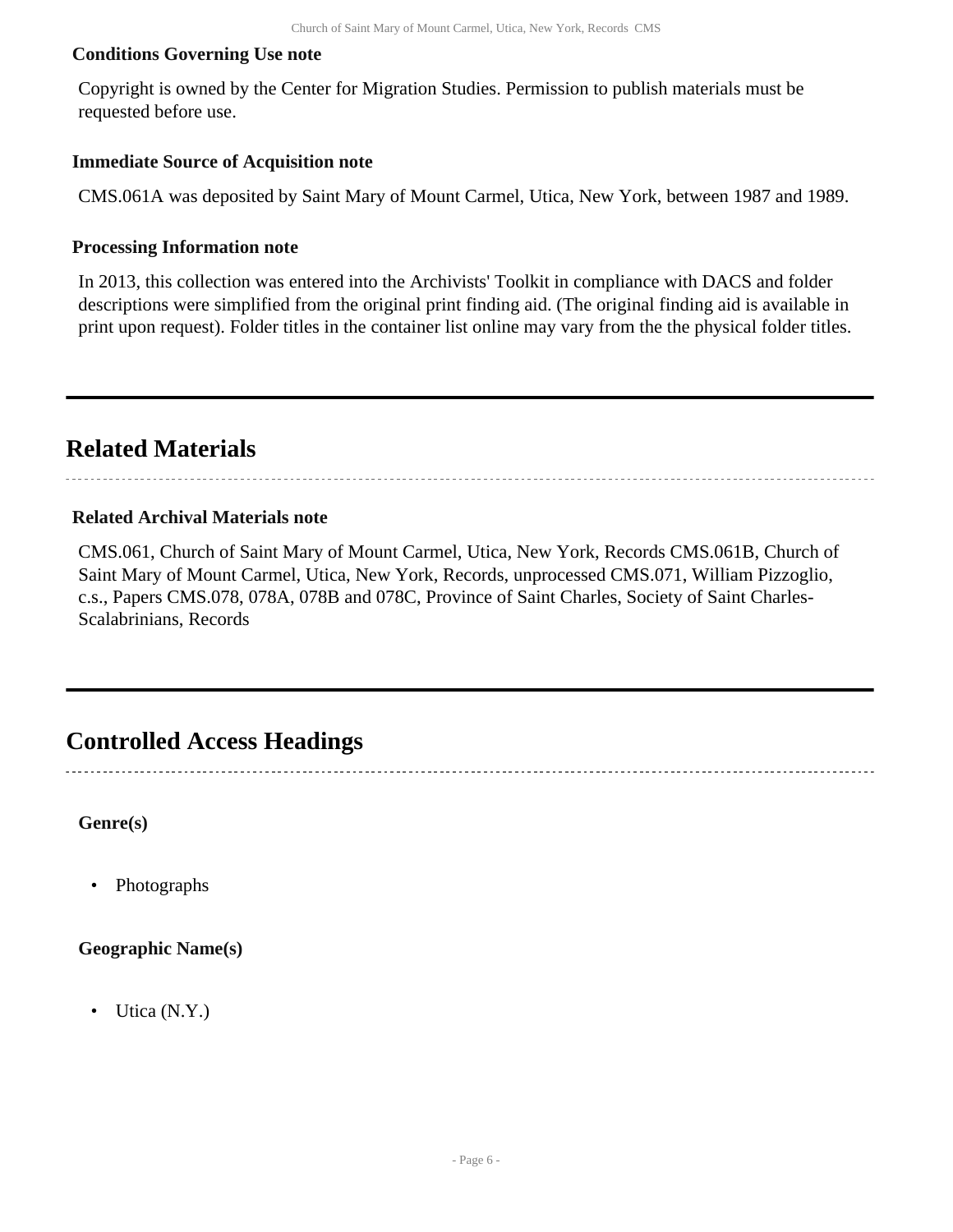#### **Personal Name(s)**

• Pizzoglio, William, c.s., Rev., 1904-1973

### **Subject(s)**

- Church records and registers |z New York (State) |z Utica
- Church work with immigrants |z Catholic Church.
- Italian American |z New York (State) |z Utica

## <span id="page-6-0"></span>**Other Finding Aids note**

. . . . . . . . . . . . . . . . . . .

The original inventory is available in print upon request.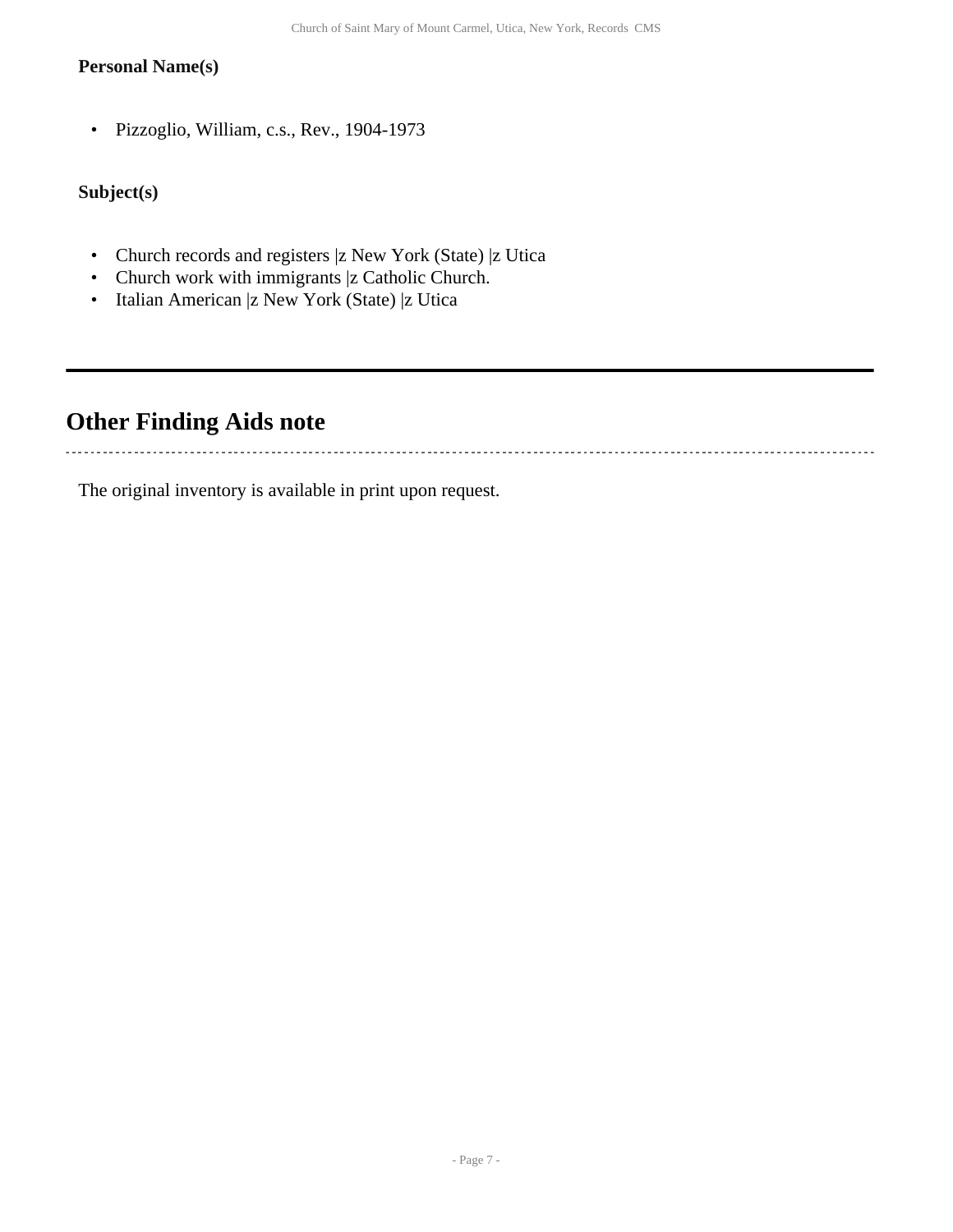# <span id="page-7-0"></span>**Collection Inventory**

<span id="page-7-2"></span><span id="page-7-1"></span>

| <b>I: Publications</b>               |                |
|--------------------------------------|----------------|
|                                      | <b>Box</b>     |
| <b>Bulletins 1951-1956</b>           | $\mathbf{1}$   |
| <b>Bulletins 1957-1961</b>           | $\overline{2}$ |
| <b>Bulletins 1961-1965</b>           | 3              |
| <b>Bulletins 1966-1965</b>           | $\overline{4}$ |
| <b>Bulletins 1970-1973</b>           | $\mathfrak{S}$ |
| <b>Bulletins 1974-1983</b>           | 6              |
| Miscellaneous publications 1877-1960 | $\tau$         |
| <b>II: Photographs</b>               |                |
|                                      | <b>Box</b>     |
| School Photograph Album 1980-1981    | 8              |
| School Photograph Album 1981-1982    | 8              |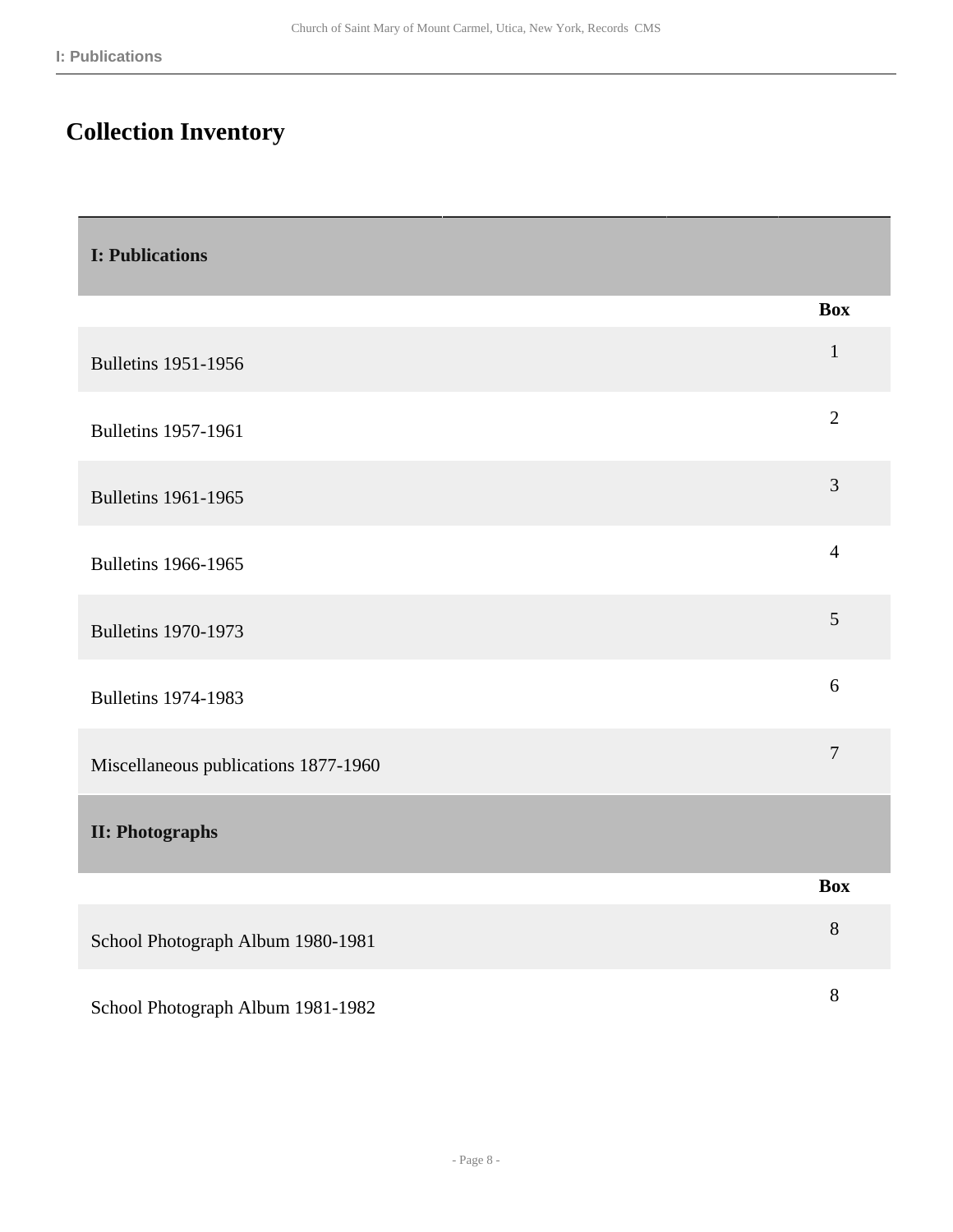<span id="page-8-1"></span><span id="page-8-0"></span>

| School Photograph Album 1982-1983                      | 8          |
|--------------------------------------------------------|------------|
| School Photograph Album 1983-1984                      | 8          |
| School Photograph Album 1984-1985                      | 8          |
| School Photograph Album 1985-1986                      | 8          |
| Italian Festival and 85th Anniversary Celebration 1982 | 9          |
| Miscellaneous 1940-1970                                | 9          |
| <b>III: General Correspondence</b>                     |            |
|                                                        |            |
|                                                        | <b>Box</b> |
| General Matters 1932-1952                              | 9          |
| General Matters 1953-1963                              | 10         |
| Chancery Office 1928-1949                              | 11         |
| <b>Church Renovation 1971</b>                          | 12         |
| Donation and Selling of Church Property 1974-1977      | 12         |
| <b>IV: Financial Documents</b>                         |            |